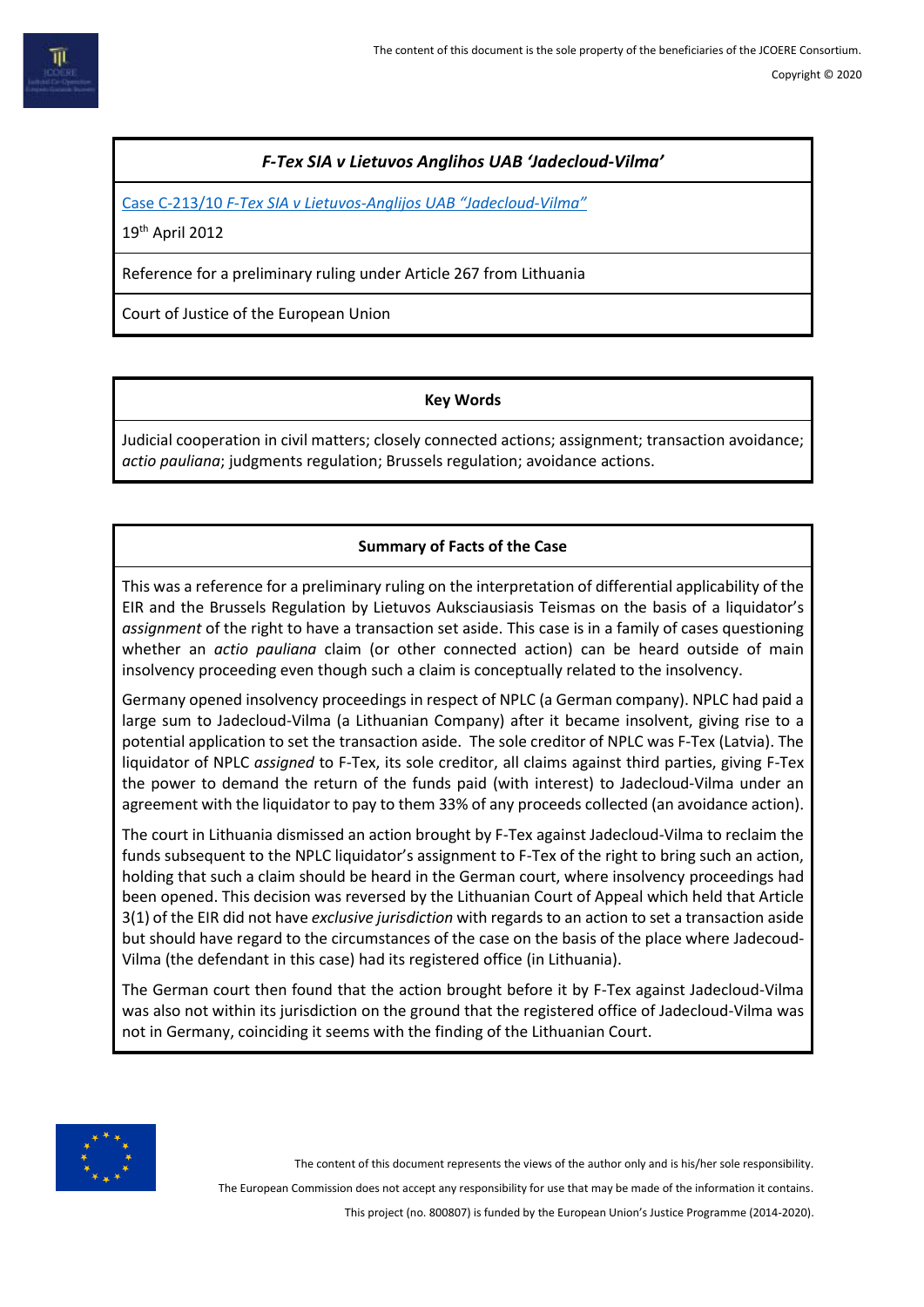



Jadecloud-Vilma appealed to the Lithuanian Supreme Court which referred several questions to the CJEU:

- (1) Should an *actio Pauliana* claim only be heard in the court where the insolvency proceedings have been opened (German)? And should the claim by the main credtor, F-Tex, having been assigned all third-party obligations by a liquidator, be considered a commercial and civil law matter under the Brussels Regulation does it qualify under the derogation in Article 1(2) and fall under the EIR?
- (2) Can both courts decline jurisdiction for a claim of *actio pauliana* and does this implicate an applicant's right to a judicial remedy under EU Law guaranteed by Article 47 of the Charter of Fundamental Rights? And can the court of another Member State find its own motion for jurisdiction where the *actio pauliana* has been left unheard for want of jurisdiction?

#### **Cooperation and/ or Coordination Issue**

The cooperation issue in this case revolved around the complementary application of the EIR Recast and the Brussels Regulation in relation to which would cover an avoidance action assigned to a creditor by a liquidator. Should such an action be considered a commercial and civil law matter or closely connected (derived directly) from an insolvency proceeding. This falls within the line of cases that deals with actions that are closely connected to an insolvency proceeding, avoidance actions in this case, and whether such actions should fall within the scope of the EIR or the Brussels Regulation.

This is a question of jurisdiction in terms of closely connected proceedings and asks the question as to where an *actio pauliana* should be heard? In the court where insolvency proceedings have been opened or where the defendant to the claim has its domicile?

Bringing an action of this nature could be viewed as an attempt to avoid cooperation under the EIR and its Recast.

#### **Resolution**

*Where should an actio Pauliana be heard?*

In relation to the first question about jurisdiction for an *actio pauliana*, the CJEU looked to the scope of the EIR and the Brussels Regulation. Citing the case of *Gourdain*, the CJEU noted that 'it is necessary, if decisions relating to bankruptcy and winding-up are to be excluded from the scope of the Brussels Convention, that they must derive directly from the bankruptcy or winding-up and be closely connected with the proceedings for realising the assets or judicial supervision.' This was followed in subsequent cases in the interpretation of the Brussels Regulation (*SCT Industri)* making it decisive that the exception under the Brussels Regulation will apply only to those claims deriving directly from the insolvency proceeding – there must be a close link.

In relation to the applicability of the EIR, the court citing *Seagon* noted that the EIR itself in its preamble defines the criterion for application in identical terms to the decision in *Gourdain* in Recital 6: 'The regulation should be confined to provisions governing jurisdiction for opening insolvency proceedings and judgments which are delivered directly on the basis of the insolvency proceedings and are closely connected with such proceedings.'

Subsequent to the analysis of these prior cases, on this first question the CJEU found first that the Brussels Regulation excludes only actions derived directly from insolvency proceedings and are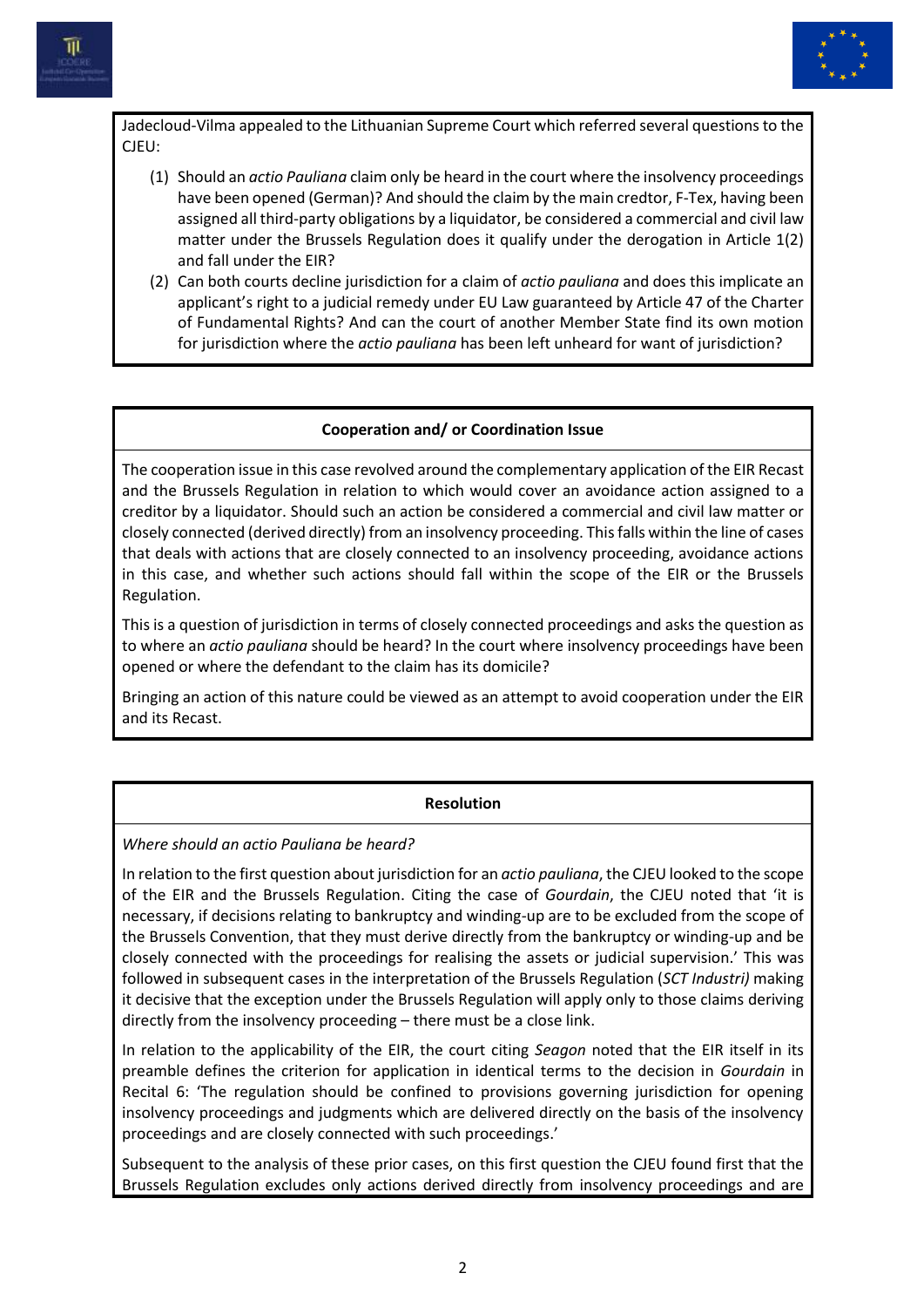



closely connected with them. Thus, the EIR will only cover those actions directly derived from insolvency proceedings.

## *Should the* actio pauliana *assigned to F-Tex be heard under Brussels or the EIR?*

The key difference to other *actio pauliana* brought by insolvency practitioners is the assignment by the liquidator of the right to pursue the *actio Pauliana* which appears to further distance the claim from the insolvency proceedings of NPLC. The claim is now between F-Tex and Jadecloud-Vilma rather than between NPLC and Jadecloud-Vilma. While the action is in essence the same as an action to set a transaction aside brought by a liquidator, the question remains whether a direct link remains once the right of action has been assigned. Of key importance in the finding was the fact that in German law under which the insolvency proceedings were brought, the closing of an insolvency proceeding has no effect on the exercise of an assignee of the right to have a transaction set aside, so can be pursued in addition to the insolvency proceeding. Thus, on the facts of F-Tex, the *actio Pauliana* brought by F-Tex against Jadecloud-Vilma subsequent to the assignment of the right of action by the liquidator of NPLC is not covered by the EIR, rather it is covered by the Brussels Regulation.

*Does the right to a judicial remedy prohibit national courts from declining jurisdiction?*

The CJEU declined to answer this question fully as it was determined that the Lithuanian court should have jurisdiction under the Brussels Regulation to hear the *actio pauliana* brought by F-Tex against Jadecloud-Vilma in this case.

## **Applicability to Preventive Restructuring**

Actions in relation to the avoidance of transactions entered into prior to insolvency may not be as prevalent in preventive restructuring procedures given the nature of those proceedings occurring notionally *prior to functional insolvency.* That said, transactions entered into which are not *directly arising* from the restructuring itself, may also be covered by an alternative regulation if it cannot be covered by the EIR Recast (Article 6). This leaves a grey area, especially for preventive restructuring, as the possibilities are nearly endless in terms of what can be agreed under the circumstances of preventive restructuring.

However, where there is an *actio pauliana* in relation to a transaction connected to a restructuring, but not directly a part of a procedure falling within the scope of Annex A of the EIR Recast, this and other cases such as *Trachte, Feniks,* and *BNP Paribas* seem to indicate that courts will find such actions as falling outside of the insolvency procedure and being covered instead by the Brussels Regulation or other Conventions or Regulations where relevant.

# **Applicability of Existing Rules and Guidelines**

# *The EIR Recast*

One key change between the EIR and the EIR Recast in this area is the addition of Article 6, which deals with the 'jurisdiction for actions deriving directly from insolvency proceedings and closely linked with them'. Article 6 has incorporated a line of case law that has dealt with this sticky issue beginning with the case of *Seagon* in 2007 and including the developments in *F-Tex* and *Nickel & Goeldner* (among others). Article 6(1) states the following:

The courts of the Member State within the territory of which insolvency proceedings have been opened in accordance with Article 3 shall have jurisdiction for any action which derives